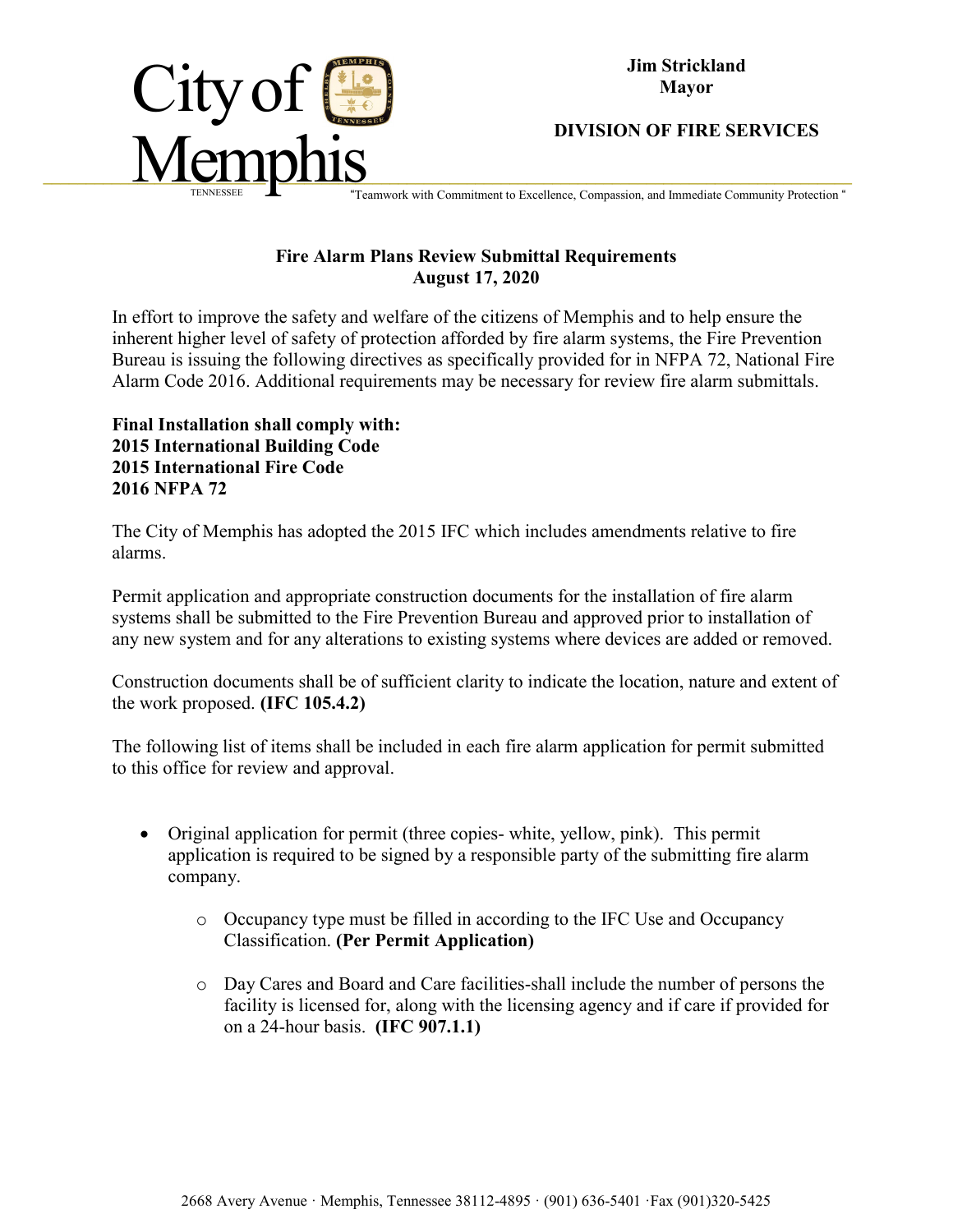- o Schools- Plans shall reflect areas and classrooms that will be used for Pre-Kindergarten. Include in the description of work if the Pre-K is licensed through the Department of Education or Department of Health**. (IFC 907.1.1)**
- If a description of work is not included on the application for permit, it shall be stated in an attached letter.
- This information should be on company letterhead included with the submittal package to expedite the review process.
- Low voltage permit and companion permit from monitoring company (if known at the time of review submittal) signed by a responsible party of the respective contractor(s) so the FPB will have record of companies performing work. **(IFC 907.1.1)**
- Shop drawings shall include but not be limited to the following and shall be drawn on sheets of uniform size and include the following information:
	- 1. Name of owner/occupant
	- 2. Location, including street address
	- 3. Device legend
	- 4. Date
		- **(NFPA 72 7.4.4)**

Floor plan drawings shall be drawn to an identifiable scale and shall include, but not be limited to the following information:

- 1. Floor identification
- 2. Point of compass
- 3. Graphic scale
- 4. All walls and doors
- 5. All partitions extending to within 18" of the ceiling
- 6. Room description or use
- 7. New and existing (if applicable) fire alarm device/component locations
- 8. Locations of fire alarm primary power connection(s)
- 9. Locations of monitor/control interfaces to other systems
- 10. Riser locations

**(NFPA 72 7.4.5)**

- Equipment technical data sheets**:** Cut sheets on all control panels and devices to be installed with zoning nomenclature if applicable. **(NFPA 72 7.2.1(5)**)
- Documentation for Central Station Service (if known at the time of review submittal): (e.g. UL or FM) for any system with required monitoring. This shall include:
	- 1. A copy of the FM placard request sheet (if applicable) with signatures from the alarm service company representative and the protected property representative or copy of the current UL certificate/FM placard. UL alarm system certificate request is no longer utilized by UL.
	- 2. A copy of the four-page Fire Alarm Description Worksheet. **(IFC 907.6.6.3 amended)**